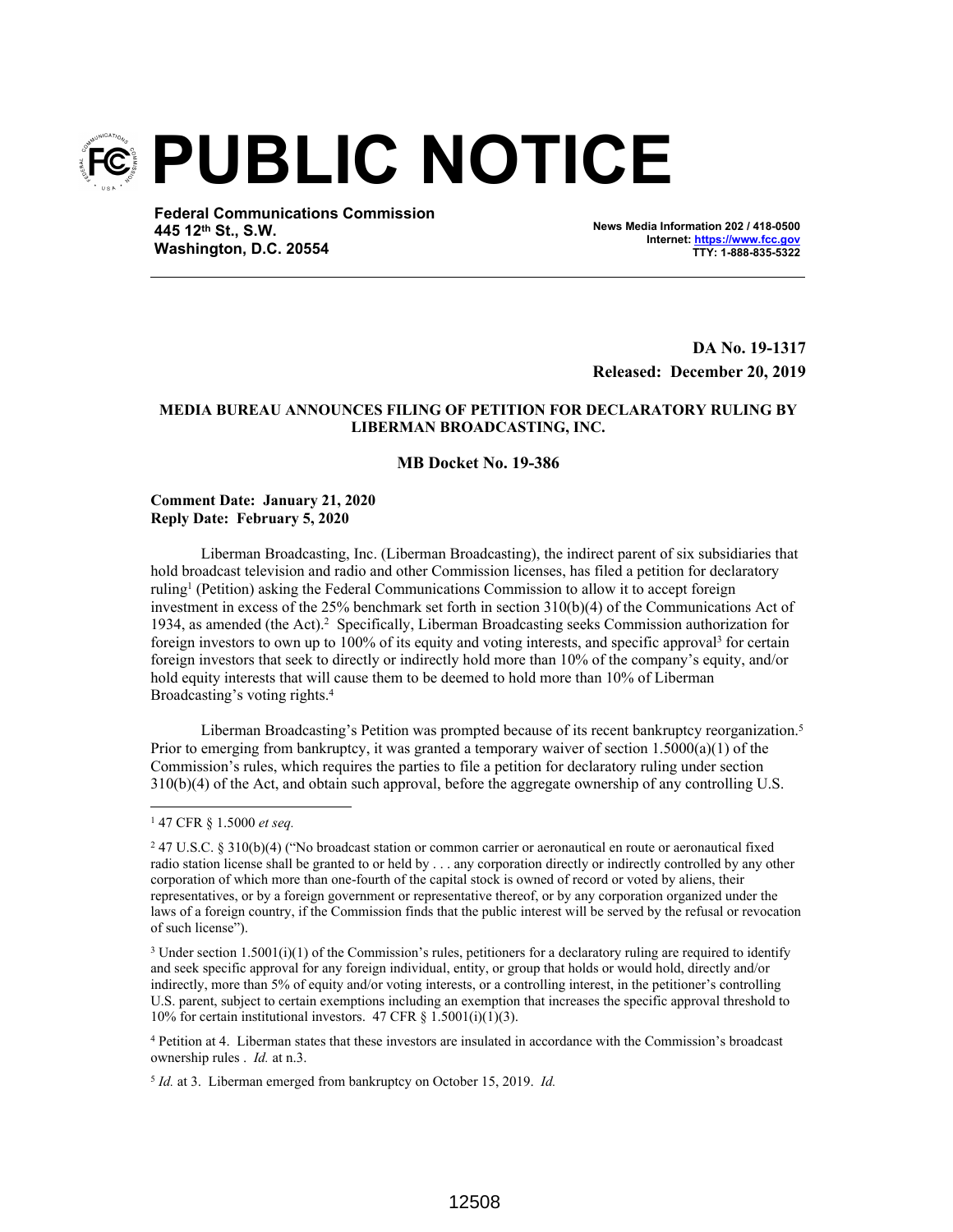organized parent company's equity and/or voting interests, directly or indirectly, exceeds 25%.<sup>6</sup> As a condition of the temporary waiver, Liberman Broadcasting has filed the present Petition, in which it describes how it has agreed to reorganize subsequent to its emergence from bankruptcy.<sup>7</sup> The Petition also states that granting the Petition is in the public interest because it provides a unique voice to the expanding Hispanic media marketplace, encourages foreign investment, and would further U.S. trade policy.<sup>8</sup>

Pursuant to its reorganization plan, SLA, a Delaware limited liability company, will acquire 100% of the outstanding New Equity Interests<sup>9</sup> and 100% of the outstanding Warrants of Liberman Broadcasting.<sup>10</sup> HPS Group GP, LLC ("HPS Group GP"), a Delaware limited liability company, will be the sole non-member manager of SLA.<sup>11</sup> Scott Kapnick ("Kapnick"), a U.S. citizen, is the sole member and manager of HPS Group GP.<sup>12</sup> Through HPS Group GP, LLC, Kapnick will control 100% of the voting rights in SLA and, indirectly, 100% of the voting rights in Liberman Broadcasting.<sup>13</sup> SLA will exercise 100% of the Warrants for New Equity Interests and SLA will be the sole shareholder of Liberman Broadcasting.<sup>14</sup>

In addition to its sole non-member manager, SLA will have nine insulated members, six of which will have an indirect equity interest of 10% or less.<sup>15</sup> The three members that would hold an indirect equity interest in SLA are: (1) SLF 2016 JL Subsidiary I, L.P.; (2) SLF 2016 JL Subsidiary I-A, L.P.; and (3) Aiguilles Rouges Sector F Investment Fund, L.P. ("Aiguilles").<sup>16</sup>

SLF 2016 JL Subsidiary I, L.P., a Cayman Islands limited partnership, would hold a 26.45% interest in SLA.<sup>17</sup> SLF 2016 JL Subsidiary I, L.P. has two insulated limited partners—one, Specialty Loan Fund 2016 L.P., a Cayman Islands limited partnership, has a 19.43% indirect equity interest in Liberman Broadcasting.<sup>18</sup> HPS GP, Ltd., a Cayman Islands corporation, is a general partner of SLF 2016 JL Subsidiary I, L.P., and is owned equally by Clive Harris ("Harris") and Richard Crawshaw

9 *Id.* at 3.

<sup>10</sup> *Id.* at 6.

<sup>11</sup> *Id.*

<sup>12</sup> *Id.*

<sup>13</sup> *Id.*

<sup>14</sup> *Id.*

<sup>16</sup> *Id.* at 7.

<sup>17</sup> *Id.*

<sup>6</sup> *Liberman Television of Dallas License, LLC, Debtor-in-Possession*, Order, DA 19-1012 (rel. Oct. 4, 2019). Pursuant to its original court-approved reorganization plan, Liberman Broadcasting issued new capital stock ("New Equity Interests") and/or warrants to purchase New Equity Interests ("Warrants") to creditors. "New Equity Interests" refers to Liberman Broadcasting's issuance of new capital stock, and "Warrants" refers to the ability of an entity to purchase Liberman Broadcasting's New Equity Interests. *See id.* at 3. In order to allow it to proceed with its emergence from bankruptcy, Liberman Broadcasting was granted a temporary waiver of section 1.5000(a)(1) of the Commission's rules and has since reorganized, as described herein, in an effort to comply with section  $1.5000(a)(1)$ .

<sup>7</sup> *See* File Nos. BTC-20191114AAY, BTCCDT-20191114ABK, BTCCDT-20191114ABY, BTC-20191114ABF, BTCCDT-20191114ABL, and BTC-20191114ABZ.

<sup>8</sup> *Id.* at 15–20.

<sup>&</sup>lt;sup>15</sup> Chengdong Investment Corporation, a Chinese sovereign wealth fund, would acquire an insulated indirect equity interest of approximately 4.64% in Liberman Broadcasting. *Id.* at 13.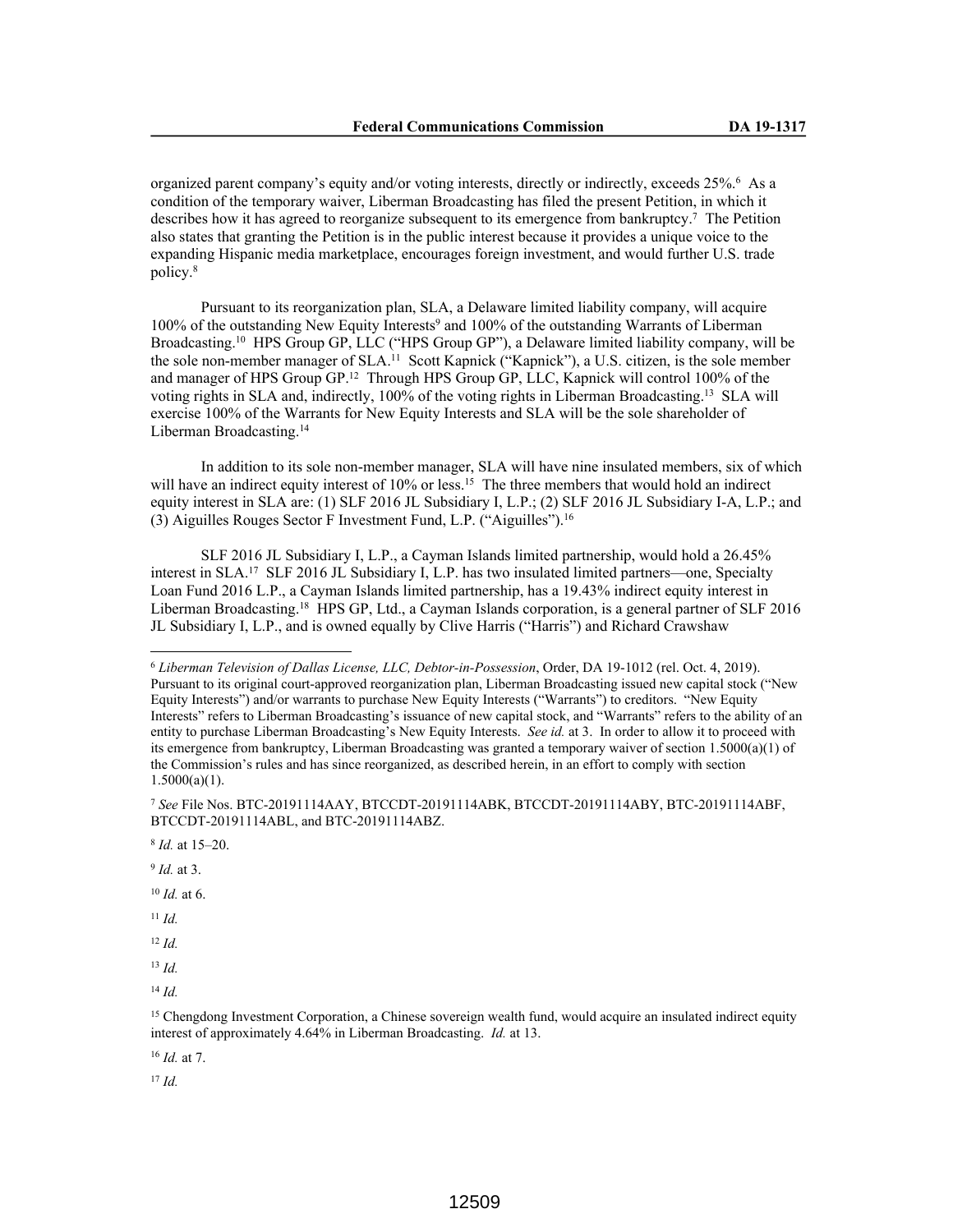("Crawshaw"), both citizens of the United Kingdom.<sup>19</sup> HPS GP, Ltd. would hold no equity and would have a voting interest equal to SLF 2016 JL Subsidiary I, L.P.'s interest in SLA.<sup>20</sup>

SLF 2016 JL Subsidiary I-A, L.P. has four insulated limited partners, and only one, SLF 2016 Institutional Holdings, L.P., a Cayman Islands partnership, would hold an indirect equity interest in Liberman Broadcasting greater than 10%.<sup>21</sup> SLF 2016 Institutional Holdings, L.P.'s sole general partner is HPS GP, Ltd., and its sole limited partner is SLF 2016 Institutional Holdings Lux Sàrl.<sup>22</sup> SLF 2016 Institutional Holdings Lux Sàrl's sole member is Specialty Loan Institutional Fund 2016-L, L.P., a Cayman Islands limited partnership, whose general partner is HPS GP, Ltd.<sup>23</sup>

Aiguilles Rouges Sector F Investment Fund, L.P., a Canadian limited partnership, has one general partner, Highbridge GP III, Ltd., a Cayman Islands corporation owned equally by Harris and Crawshaw.<sup>24</sup> Aiguilles has two insulated limited partners, a Canadian limited partnership and an Irish corporation. Only the Canadian limited partnership, Aiguilles Rouges Specialty Loan Fund, L.P., would have an indirect equity interest in Liberman Broadcasting that exceeds 10%.<sup>25</sup> Both the Canadian limited partnership and the aforementioned Irish Corporation are controlled by AXA SA (AXA), a French corporation.<sup>26</sup> AXA would hold an indirect equity interest of approximately 24.25% in Liberman Broadcasting.<sup>27</sup>

The Petition has been found, on initial review, to be acceptable for filing. The Commission may require Liberman Broadcasting to submit any additional documents or statements of fact that in its judgment may be necessary. The Commission also reserves the right to return the Petition if, on further examination, it is determined to be defective and not in conformance with its rules and policies.

## *EX PARTE* **STATUS OF THIS PROCEEDING**

In order to assure the staff's ability to discuss and obtain information needed to resolve the issues presented by this Public Notice and pursuant to section 1.1200(a) of the rules,<sup>28</sup> we establish a docket for this proceeding and announce that the *ex parte* procedures applicable to permit-but-disclose proceedings will govern our consideration of these applications.<sup>29</sup>

(Continued from previous page) <sup>18</sup> *Id.* at 8. <sup>19</sup> *Id.* <sup>20</sup> *Id.* <sup>21</sup> *Id.* at 9. <sup>22</sup> *Id.* <sup>23</sup> *Id.* at 9–10. <sup>24</sup> *Id.* at 10. <sup>25</sup> *Id.* at 11. <sup>26</sup> *Id.* <sup>27</sup> *Id.* AXA would hold a 24.25% indirect equity interest in Liberman Broadcasting as a result of its ultimate control of other entities. <sup>28</sup> 47 CFR § 1.1200(a).

<sup>29</sup> *See id*. § 1.1206.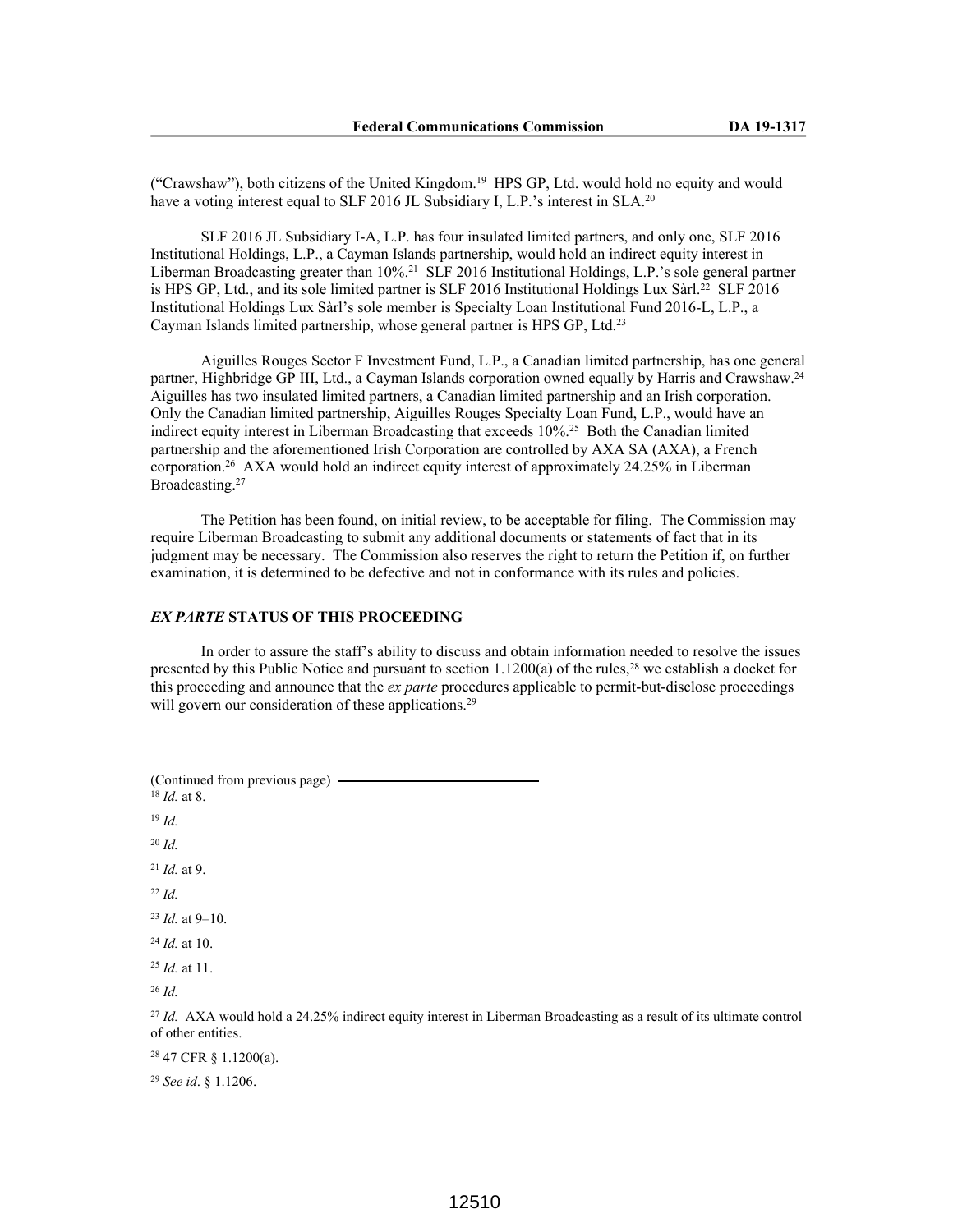The proceeding in this Notice shall be treated as a "permit-but-disclose" proceeding in accordance with the Commission's *ex parte* rules.<sup>30</sup> Persons making *ex parte* presentations must file a copy of any written presentation or a memorandum summarizing any oral presentation within two business days after the presentation (unless a different deadline applicable to the Sunshine period applies). Persons making oral *ex parte* presentations are reminded that memoranda summarizing the presentation must (1) list all persons attending or otherwise participating in the meeting at which the *ex parte*  presentation was made, and (2) summarize all data presented and arguments made during the presentation. If the presentation consisted in whole or in part of data or arguments already reflected in the presenter's written comments, memoranda, or other filings in the proceeding, then the presenter may provide citations to such data or arguments in his or her prior comments, memoranda, or other filings (specifying the relevant page and/or paragraph numbers where such data or arguments can be found) in lieu of summarizing them in the memorandum. Documents shown or given to Commission staff during *ex parte* meetings are deemed to be written *ex parte* presentations and must be filed consistent with rule 1.1206(b), 47 CFR § 1.1206(b). Participants in this proceeding should familiarize themselves with the Commission's *ex parte* rules.<sup>31</sup> We strongly urge parties to use the Electronic Comment Filing System (ECFS) to file *ex parte* submissions. All *ex parte* filings must be clearly labeled as such and must reference MB Docket No. 19-386.

#### **GENERAL INFORMATION**

The petition for declaratory ruling referred to in this Public Notice has been accepted for filing upon initial review. The Commission reserves the right to return any filing if, upon further examination, it is determined to be defective and not in conformance with the Commission's rules or policies. Interested persons must file comments no later than **January 21, 2020**. Replies must be filed no later than **February 5, 2020**.

To allow the Commission to fully consider all substantive issues regarding the applications in as timely and efficient a manner as possible, commenters should raise all issues in their initial filings. A party or interested person seeking to raise a new issue after the pleading cycle has closed must show good cause why it was not possible for it to have raised the issue previously.<sup>32</sup> Submissions after the pleading cycle has closed that seek to raise new issues based on new facts or newly discovered facts should be filed within 15 days after such facts are discovered. Absent such a showing of good cause, any issues not timely raised may be disregarded by the Commission.

All filings concerning matters referenced in this Public Notice should refer to MB Docket No.19- 386, as well as the specific file numbers of the individual applications or other matters to which the filings pertain.

Submissions in this matter may be filed electronically (i.e., through ECFS) or by filing paper copies.

 Electronic Filers: Documents may be filed electronically using the Internet by accessing the ECFS: http://fjallfoss.fcc.gov/ecfs2/.

• Paper Filers: Parties who choose to file by paper must file an original and four copies of each

<sup>30</sup> *Id*. § 1.1200 *et seq.*

<sup>31</sup> *Id*. § 1.1206(b)(2).

<sup>32</sup> *See id*. §§ 1.46(a), 73.3584(e).